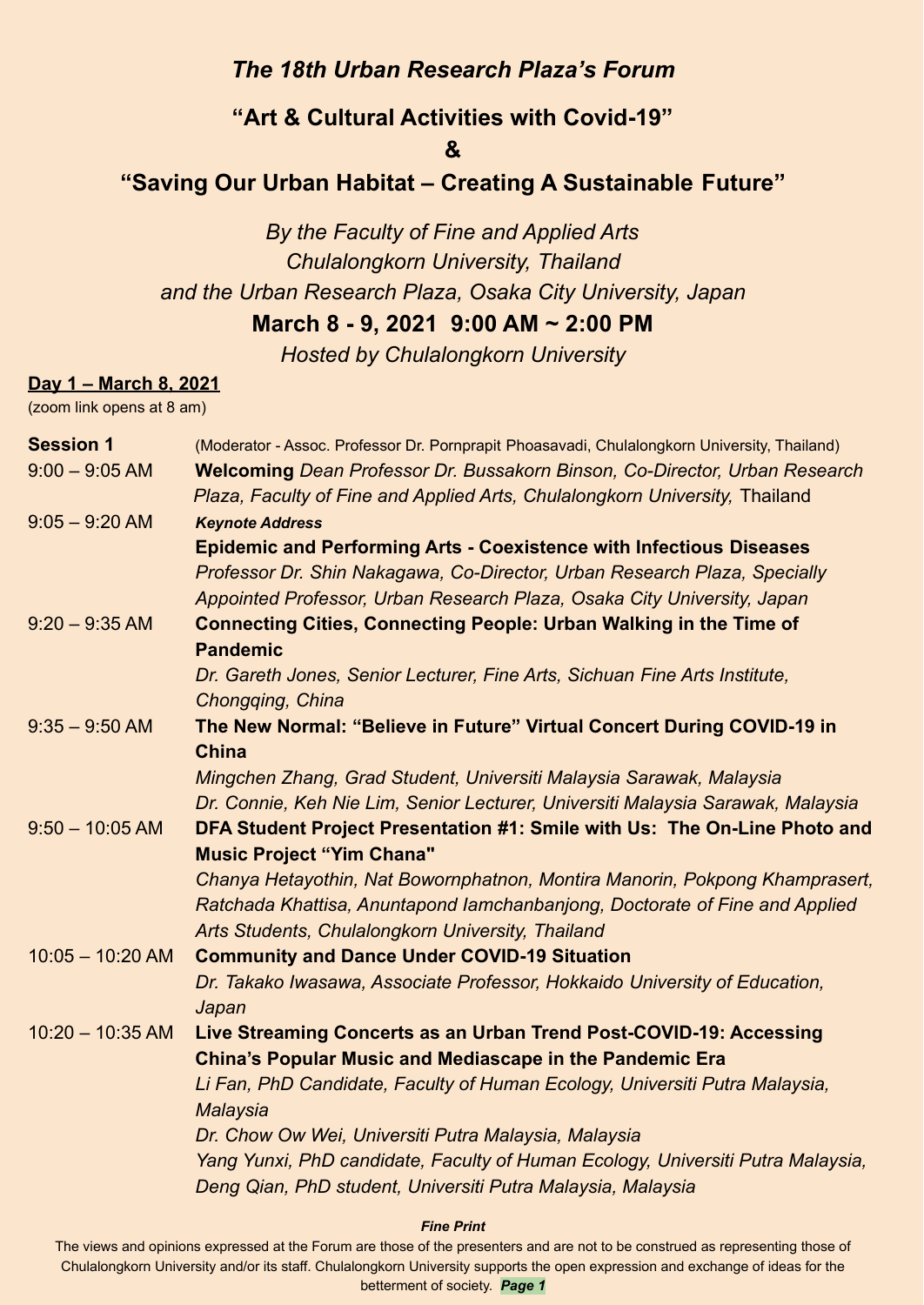| $10:35 - 10:50$ AM         | The Museum that Leaps Over The Physical Wall: Museum Practices in Japan<br><b>Under the Pandemic COVID-19</b>                                                 |
|----------------------------|---------------------------------------------------------------------------------------------------------------------------------------------------------------|
|                            | Mengfei Pan, Research Associate, Graduate School of International Management,<br>Aoyama Gakuin University, Japan                                              |
| $10:50 - 11:15$ AM         | The Open Table - Dialogues and Discussion                                                                                                                     |
| $11:15 - 12:00$            | Lunch break (45min)                                                                                                                                           |
| <b>Session 2</b>           | (Moderator - Dr. Haisang Javanalikhikara, Lecturer, Chulalongkorn University, Thailand)                                                                       |
| $12:00 - 12:15 \text{ PM}$ | DFA Student Project Presentation #2 The Virtual Art Cabinet: Restoring<br><b>Humanity through Art in a Time of Crisis</b>                                     |
|                            | Vorawan Pinrattanakorn, Natchanat Moolpho, Puttaporn Leeviset,                                                                                                |
|                            | Nattanich Toranatumgul, Khajittam Phattayakul, Katawut Promli, Doctorate of Fine                                                                              |
|                            | and Applied Arts Students, Chulalongkorn University, Thailand                                                                                                 |
| $12:15 - 12:30 \text{ PM}$ | Developing the Capacities of Rural Female Farmers in Textile Enterprises                                                                                      |
|                            | During the Post-COVID-19 Period in Ghana<br>Dr. Dickson Adom, Lecturer & Researcher, Kwame Nkrumah University of Science                                      |
|                            | and Technology, Ghana                                                                                                                                         |
| $12:30 - 12:45$ PM         | <b>Technological Singularity in Culture: The Urgency of the Problem in the</b>                                                                                |
|                            | <b>COVID-19 Pandemic</b>                                                                                                                                      |
|                            | Dr. Tetiana Sovhyra, Dean of the Faculty of Arts, Kyiv National University of                                                                                 |
|                            | <b>Culture and Arts, Ukraine</b>                                                                                                                              |
| $12:45 - 1:00$ PM          | DFA Student Project Presentation #3 Go Wild with Washing: A fun, Creative                                                                                     |
|                            | <b>Activity to Promote COVID-19 Safety</b><br>Pisit Piriyaporn, Sakonpat Chotipatthamanon, Suwiwan Limpachai,                                                 |
|                            | Tangpanidhan Aree, Ubonwan To-uaiporn and Yanika Sriyama, Doctorate of Fine                                                                                   |
|                            | and Applied Arts Students, Chulalongkorn University, Thailand                                                                                                 |
| $1:00 - 1:15$ PM           | <b>Studio Saigon: Telematic Performance and Recording Technologies in Light</b><br>of the Covid-19 Pandemic                                                   |
|                            | Dr. Stefan Östersjö, Professor (full), Lulea University of Technology, Sweden                                                                                 |
|                            | Dr. Nguyễn Thanh Thủy, Postdoctoral Researcher, Swedish Research Council,                                                                                     |
|                            | <b>Sweden and Norway</b>                                                                                                                                      |
|                            | Dr. David G. Hebert, Professor (full), Western Norway University of Applied                                                                                   |
|                            | <b>Sciences, Norway</b>                                                                                                                                       |
| $1:15 - 1:30$ PM           | Dr. Henrik Frisk, Professor (full), Royal College of Music, Stockholm, Sweden                                                                                 |
|                            | <b>Schools' Role in Making Therapy Accessible During the Covid-19 Pandemic</b><br>Meytal Fogel- Simhony, PhD student, Alexandru Ioan Cuza University of Lasi, |
|                            | Romania                                                                                                                                                       |
| $1:30 - 1:45$ AM           | <b>Imaginary Geographies of Our Uncertain Future: Heritage Otherwise</b>                                                                                      |
|                            | Dr. Sandra Uskokovic, Associate Professor, University of Dubrovnik, Croatia                                                                                   |
| $1:45 - 2:05$ AM           | <b>The Open Table - Dialogues and Discussion</b>                                                                                                              |
| 2:05 PM                    | <b>Session Concludes</b>                                                                                                                                      |

### *Fine Print*

The views and opinions expressed at the Forum are those of the presenters and are not to be construed as representing those of Chulalongkorn University and/or its staff. Chulalongkorn University supports the open expression and exchange of ideas for the betterment of society. *Page 2*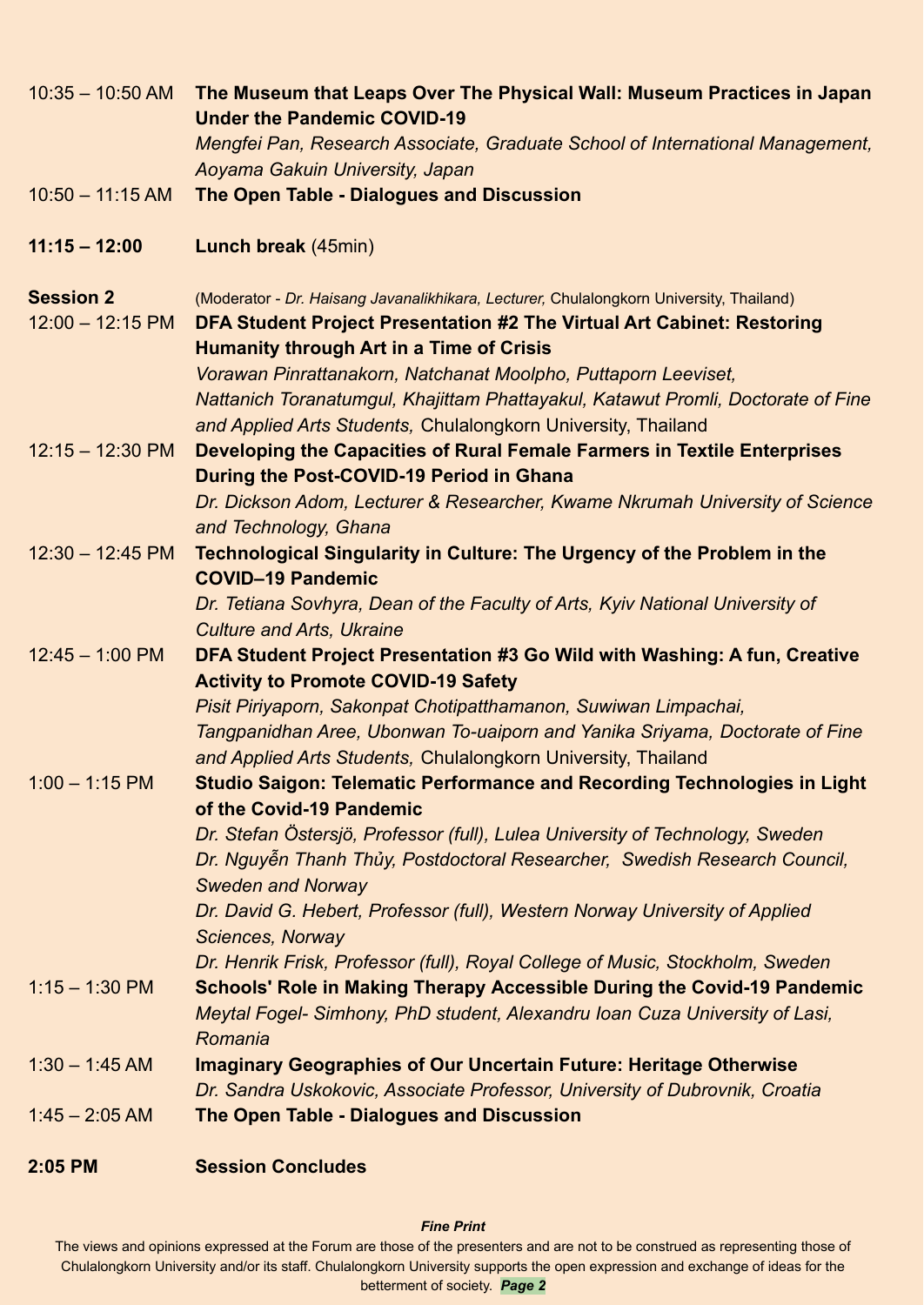### **Day 2 – March 9, 2021**

(zoom link opens at 8 am)

| <b>Session 3</b>           | (Moderator - Professor Dr. Bussakorn Binson, Chulalongkorn University, Thailand)                          |
|----------------------------|-----------------------------------------------------------------------------------------------------------|
| $9:00 - 9:30$ AM           | <b>Keynote Address</b>                                                                                    |
|                            | <b>Inspiring Youth Leadership for Sustainable Development</b>                                             |
|                            | Prof. Bhārat Dahiya, Director, Research Center for Integrated Sustainable                                 |
|                            | Development, College of Interdisciplinary Studies, Thammasat University,                                  |
|                            | <b>Bangkok, Thailand</b>                                                                                  |
| $9:30 - 9:45$ AM           | The Maps Strike Back: From Empire to Equity                                                               |
|                            | Professor Dr. Tom Borrup, Director of Graduate Studies, Arts and Cultural                                 |
|                            | Leadership Program, University of Minnesota, USA                                                          |
| $9.45 - 10:00$ AM          | <b>Bridging Buddhist Music and Inter-religious Encounters in Malaysian Urban</b>                          |
|                            | <b>Culture</b>                                                                                            |
|                            | Dr. Ow Wei Chow, Senior Lecturer, Universiti Putra Malaysia, Malaysia                                     |
|                            | Guangchao Liu, PhD Candidate, Universiti Putra Malaysia, Malaysia                                         |
| $10:00 - 10:15$ AM         | DFA Student Project Presentation #4 Dance the Anxiety Away: The Art of                                    |
|                            | <b>Relaxation in Time of the Pandemic</b>                                                                 |
|                            | Siriya Jitpimolmard, Panus Tongkarnpanit, Tanaporn Weeradech,                                             |
|                            | Miti Wisuthumporn and Sattha Jantamaneechote, Doctorate of Fine and Applied                               |
|                            | Arts Students, Chulalongkorn University, Thailand                                                         |
| $10:15 - 10:30$ AM         | <b>Mobilizing Creativity and Fighting Sound Pollution in Large Chinese Cities</b>                         |
|                            | Dr. Gisa Jähnichen, Professor, Shanghai Conservatory of Music, China                                      |
| $10:30 - 10:45$ AM         | An initiative Contemporary Art Project to Support Artist Career and Support<br><b>Cultural Continuity</b> |
|                            | Ark Fongsmut, Curator & Arts Lecturer, Department of Fine Arts, Faculty of                                |
|                            | Architecture, King Mongkut's Institute of Technology Ladkrabang, Thailand                                 |
| $10:45 - 11:00$ AM         | The Open Table - Dialogues and Discussion                                                                 |
| $11:00 - 12:00$            | <b>Lunch break (40min)</b>                                                                                |
|                            |                                                                                                           |
| <b>Session 4</b>           | (Moderator - Asst. Professor Dr., Prapon Kumjim, Chulalongkorn University, Thailand)                      |
| $12:00 - 12:15 \text{ PM}$ | Migration, Religion & Facebook: A Study of the Role of Social Networks in                                 |
|                            | the Religious Practice of Rural Catholic Believers Migrating to Urban Areas<br>in Vietnam                 |
|                            | Dr. Hanh Mai, Professor, Faculty of Vietnamese Studies - Ha Noi National                                  |
|                            | University of Education, Viet Nam                                                                         |
| $12:15 - 12:30 \text{ PM}$ | <b>Variation Techniques in Thai Classical Music Compositions</b>                                          |
|                            | Dr. Jarernchai Chonpairot, Ethnomusicologist, Mahasarakham University, Thailand                           |
| $12:30 - 12:45 \text{ PM}$ | DFA Student Project Presentation #5 Relieving Stress in a Crisis                                          |
|                            | Supot Juklin, Keattirat Hunsuwan, Khwanchai Chayuden, Daranee Pluerngsantia,                              |
|                            | Sineenard Charoensri and Kanokchom Soontornsima, Doctorate of Fine and                                    |
|                            | Applied Arts Students, Chulalongkorn University, Thailand                                                 |
|                            |                                                                                                           |

#### *Fine Print*

The views and opinions expressed at the Forum are those of the presenters and are not to be construed as representing those of Chulalongkorn University and/or its staff. Chulalongkorn University supports the open expression and exchange of ideas for the betterment of society. *Page 3*